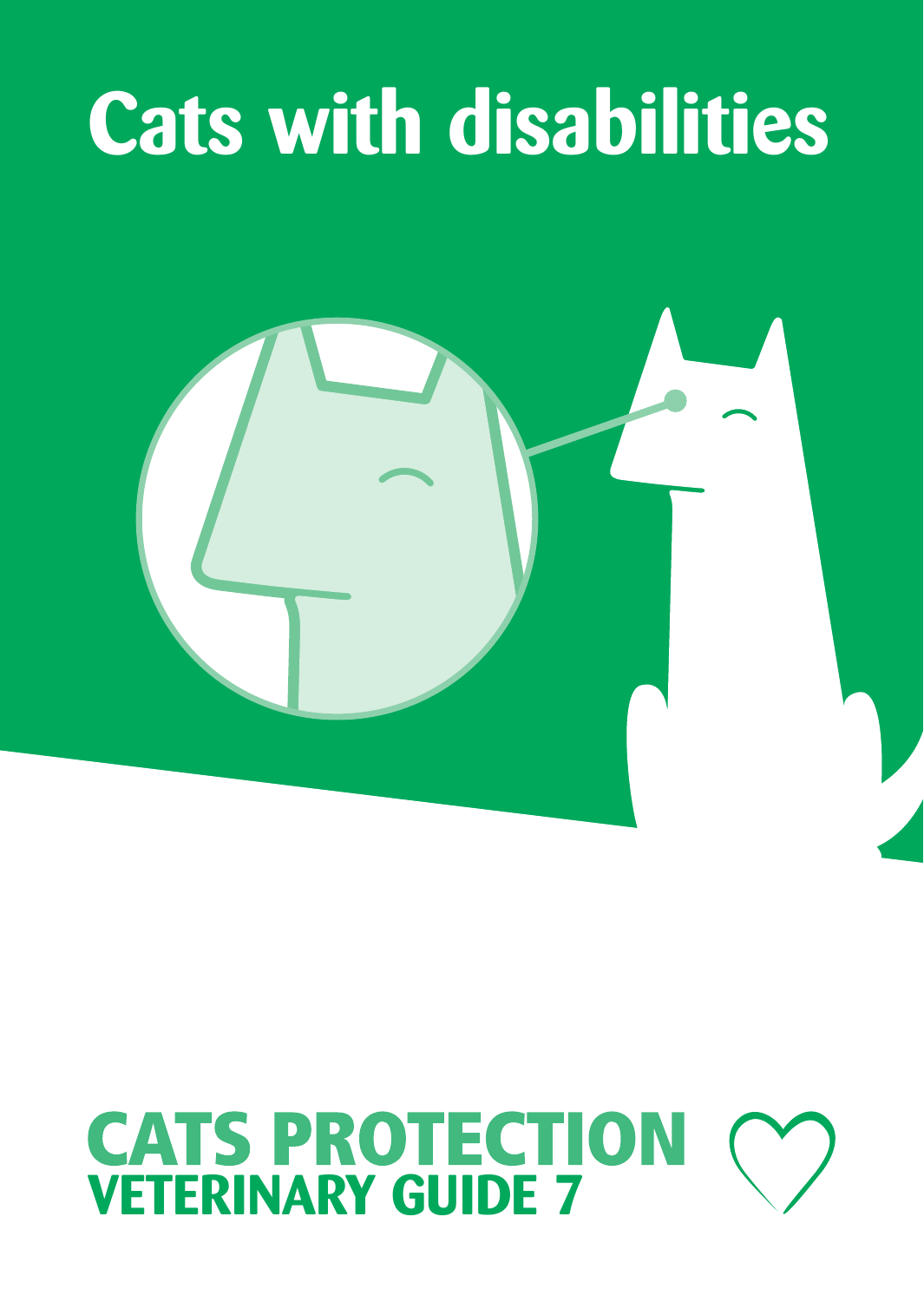Some cats are born with a disability, whereas others result from accidents, disease or the degenerative effects of old age. Cats are generally very good at adapting their lifestyle to cope with a disability, allowing them to still enjoy a good quality of life. This leaflet describes cats with some more common types of disability – blind cats, deaf cats, three-legged cats and wobbly cats affected by cerebellar hypoplasia.

## **Blind cats**

Loss of sight is often very gradual and often owners don't realise how bad a cat's eyesight has become until it is identified at a regular veterinary examination. Blind cats usually adapt very well to the loss of sight, compensating by using their other senses more. Some cats are born with no or limited vision and compensate from birth.

#### **What causes blindness?**

Depending on the cause, blindness can be partial or complete and can be reversible or permanent. Some of the most common causes of blindness include:

- **•** dry eye, as a consequence of feline herpesvirus or an eye injury
- **•** high blood pressure resulting in detachment of the retina, the light-sensitive tissue that lines the inner surface of the eye – often caused by an overactive thyroid gland or kidney disease. Blindness in this case is often very sudden in onset, though if veterinary advice is sought immediately, it can sometimes be reversed
- **•** injury
- **•** glaucoma or increased pressure in the eye as a consequence of an injury, tumour or inherited disease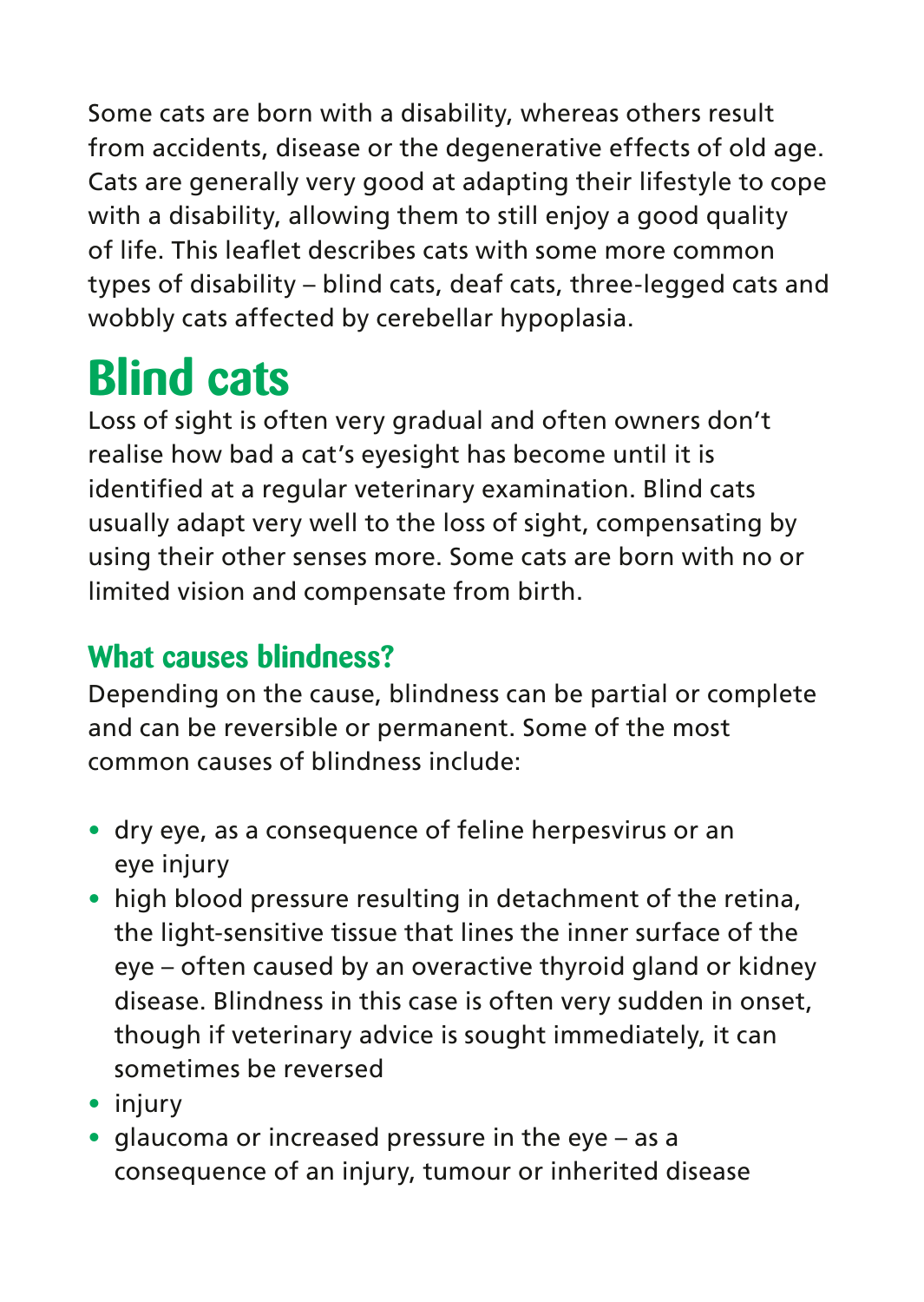- **•** cataracts (when the eye lens becomes opaque) as a result of an injury to the eye, diabetes or an inherited problem
- **•** degeneration of the retina this can be caused by dietary problems, toxins, infection or inherited disease
- **•** tumours within the eye or eyes
- **•** scarring to the clear surface of the eye from trauma or infection

If your cat is suffering from one or more of these conditions, they may require regular check-ups with your vet.

#### **What are the signs that my cat is going blind?**

You may notice the following signs if your cat is going, or has gone, blind:

- **•** bumping into things, particularly furniture that has been moved – this may be more apparent at night or in low light
- **•** disorientation or change in normal behaviour
- **•** if blind in one eye, a cat may be startled by sudden movements on their blind side
- **•** a change in appearance of the eye it may become enlarged, cloudy or change colour
- **•** swelling or discharge from the eye
- **•** pain in the eye your cat may resent stroking on the head or face or may squint and try to keep the eye closed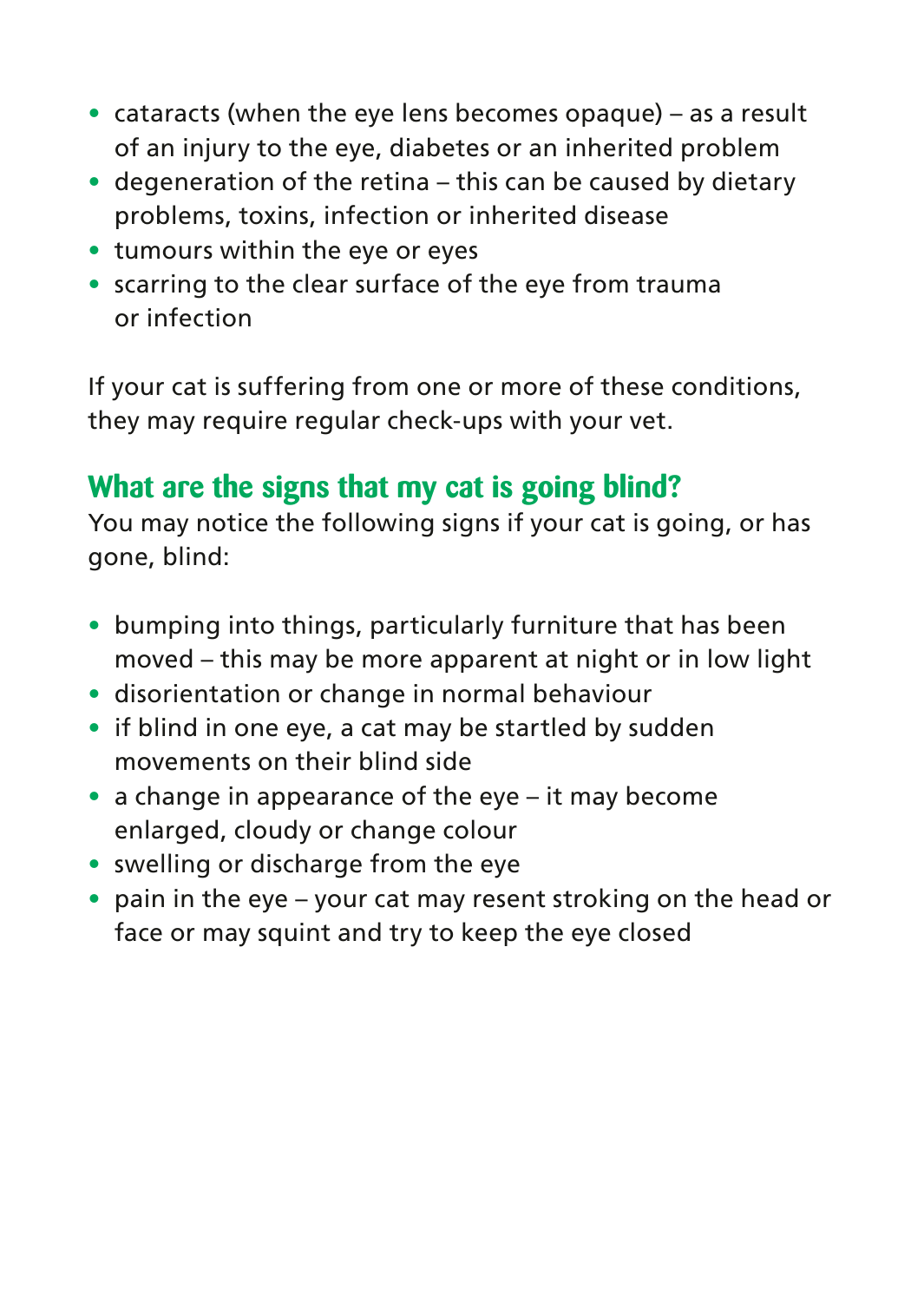#### **How do I help my blind cat adapt?**

If blindness is caused by disease or injury, one or both eyes may be removed. A cat that is suddenly blind can become easily disorientated. They may be unwilling to leave their sleeping area and may develop inappropriate toileting habits because they are unable to find the litter tray. Certain precautions will help ensure that your cat adapts to the condition as smoothly as possible. Here are a few tips:

#### **Going outside**

Cats Protection recommends that you do not let blind cats roam outside, for their own safety. Keep your cat indoors unless they can have access to a safely-fenced garden or run. Make sure they are microchipped and you may consider carefully fitting a quick-release collar stating their address and disability in case they escape. You may need to pay more attention to an indoor cat's environment to keep things fun for them. Interactive toys and puzzle feeders can help to create interest. For further information, see Cats Protection's *Essential Guide: Indoor and outdoor cats*.

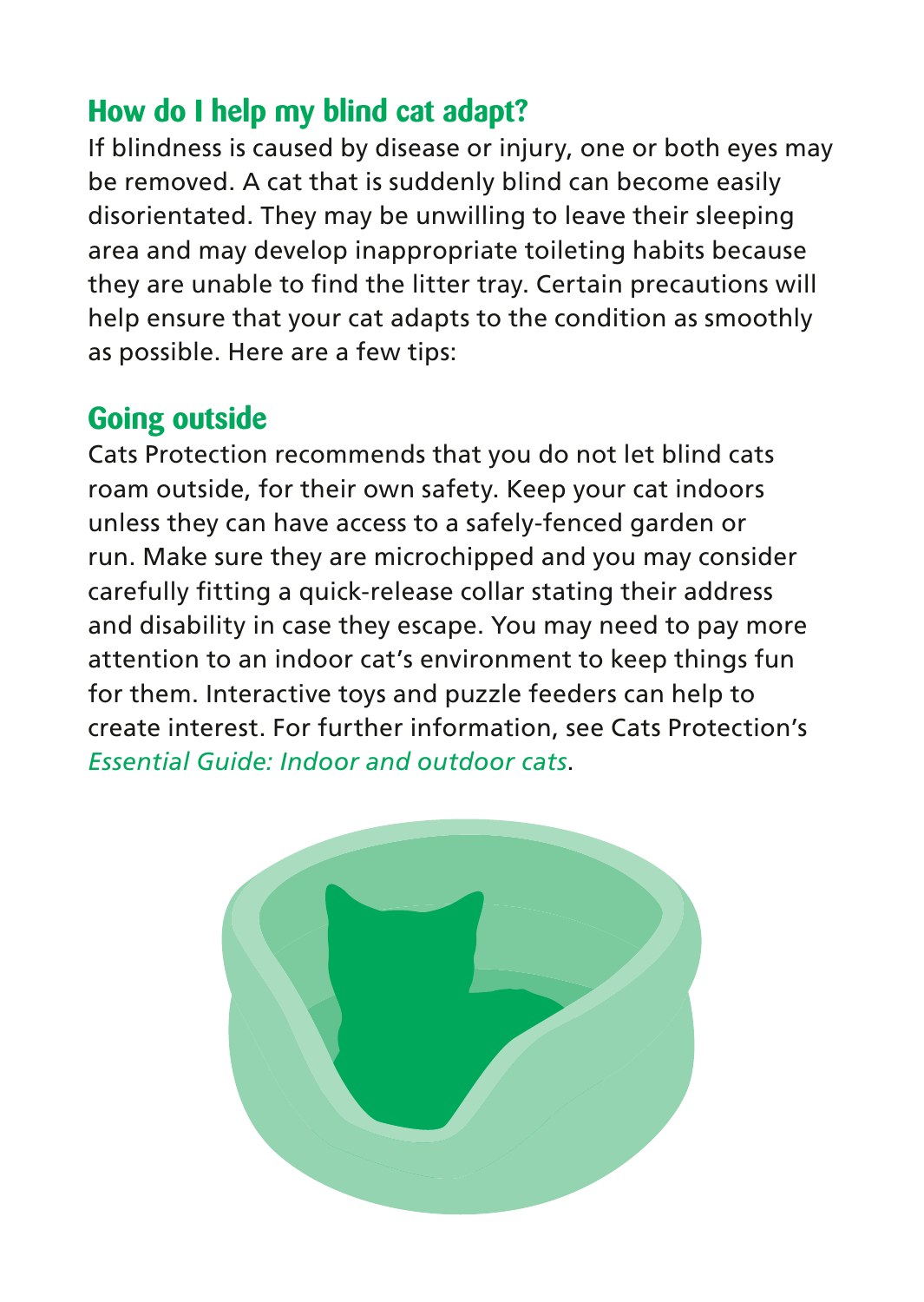#### **Finding their bearings**

Try to encourage your cat to walk around on their own, as carrying them may cause them to become disorientated. Cats have scent glands on their paws that allow them to leave a trail of scent to follow – this is even more important for blind cats. If you do have to carry them, always put them down somewhere familiar such as their feeding or sleeping area so that they can easily get their bearings. Beware of lifting a blind cat onto raised surfaces as there is a chance they will fall. Using different textured surfaces in different areas can help your cat get around.

#### **Approaching your cat**

Talk to your cat as you approach them to avoid startling them. If your cat is blind in one eye, try to approach them from the side they have sight in.

#### **Getting around**

As blind cats rely on scent and memory to find their way around, you should avoid moving furniture, food and litter trays. Don't leave obstacles in unexpected places where your cat could walk into them. If you have stairs, place a barrier across them until your cat knows where they are and learns to use them again. Putting a different textured carpet on the top and bottom steps can help your cat quickly learn when to anticipate when they have reached the top or bottom.

Whiskers become more important to blind cats to judge the cat's proximity to an object.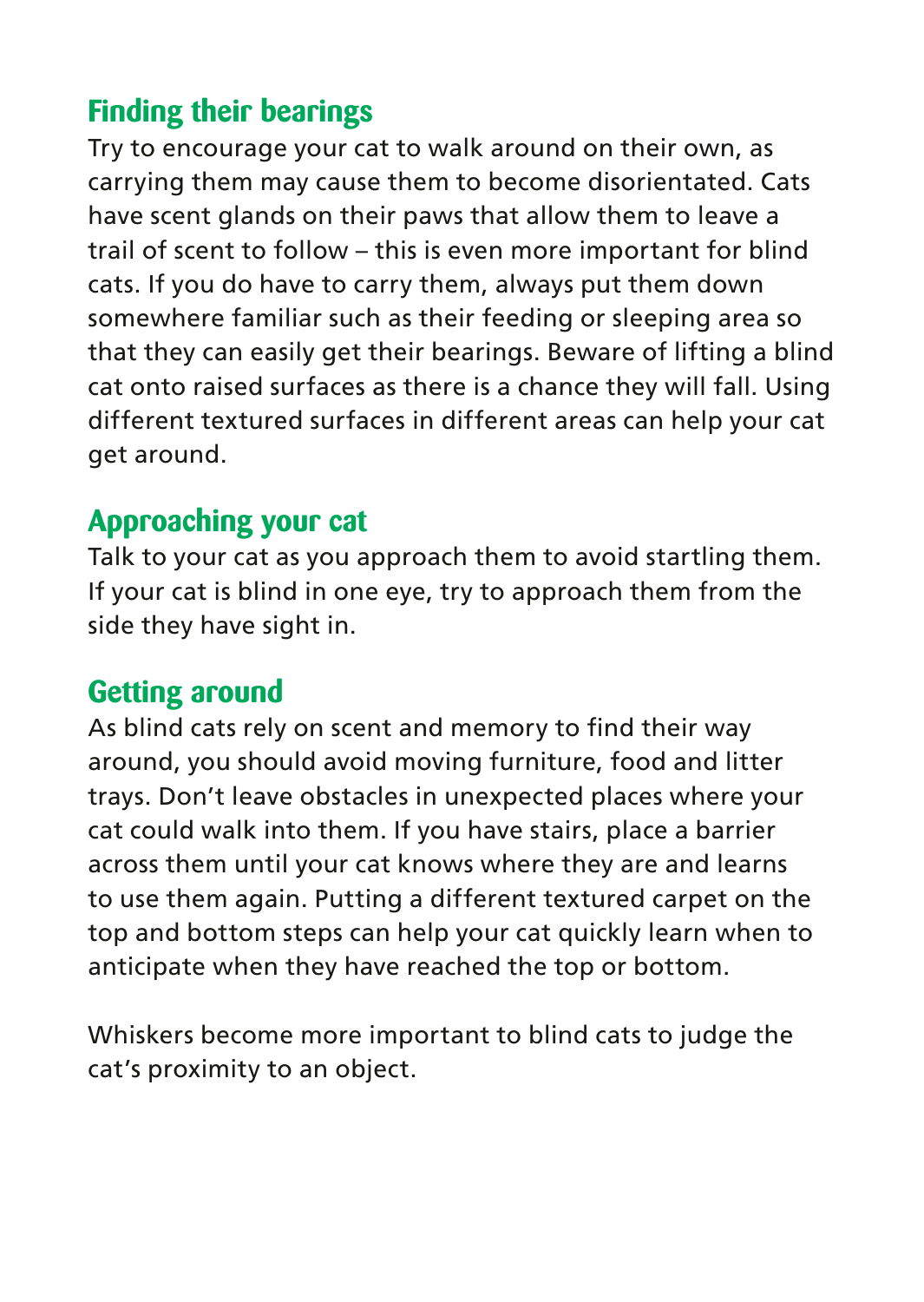#### **Play and exercise**

Sound is obviously very important to a blind cat so they may enjoy playing with 'jingly' toys. It is important to encourage them to exercise as it is part of a cat's natural behaviour and will help to stop them becoming overweight.

#### **Moving house with a blind cat**

Moving house with a blind cat is similar to settling a sighted cat into a new home. See Cats Protection's *Essential Guide: Moving house*. However, blind cats will need a little extra attention and you should ensure that the new surroundings are safe.

Supervise excursions around the house until they seem confident. If they become disorientated, guide them back to a familiar place by using your voice or by walking with them.

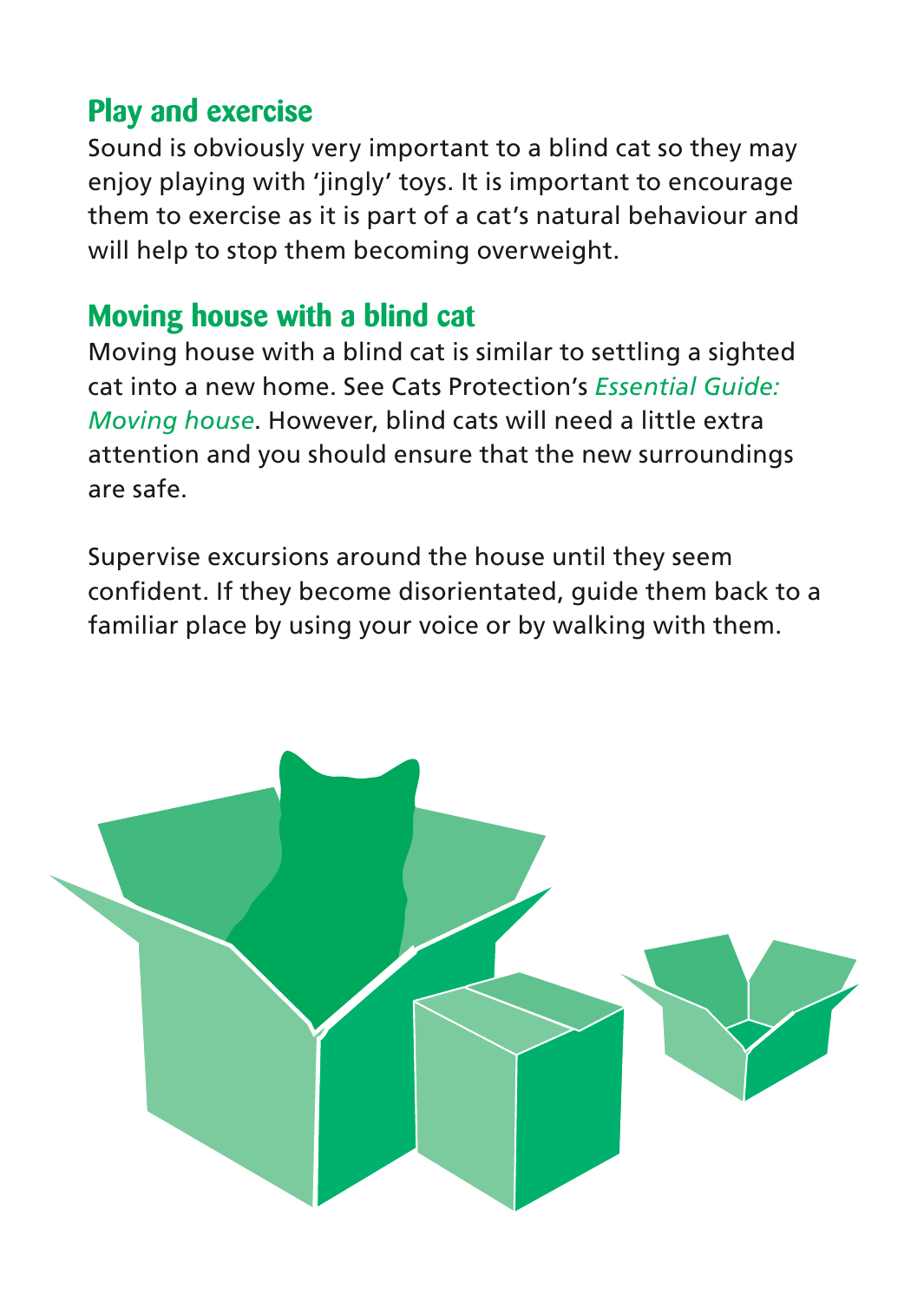## **Deaf cats**

Some cats are born deaf, but many cats lose their hearing gradually as they age. Sudden loss of hearing is normally the result of illness or injury and may be temporary or permanent.

Deaf cats compensate for their lack of hearing by using their other senses more, so much so that it may be hard to tell whether or not they are deaf. There are varying degrees of deafness and different causes, which may or may not be treatable.

#### **Types of deafness**

There are two main types of deafness: Where the sound cannot pass into the ear, due to:

- **•** tumours
- **•** outer and middle-ear infections
- **•** wax build up
- **•** ear mites

The type of deafness detailed above may be reversible by treating the underlying cause.

Where the nerves associated with the ear do not function properly, due to:

- **•** genetic problems eg in the case of some white cats
- **•** inner ear infections
- **•** drug toxicity
- **•** noise trauma
- **•** age-related degeneration

These conditions generally produce permanent deafness.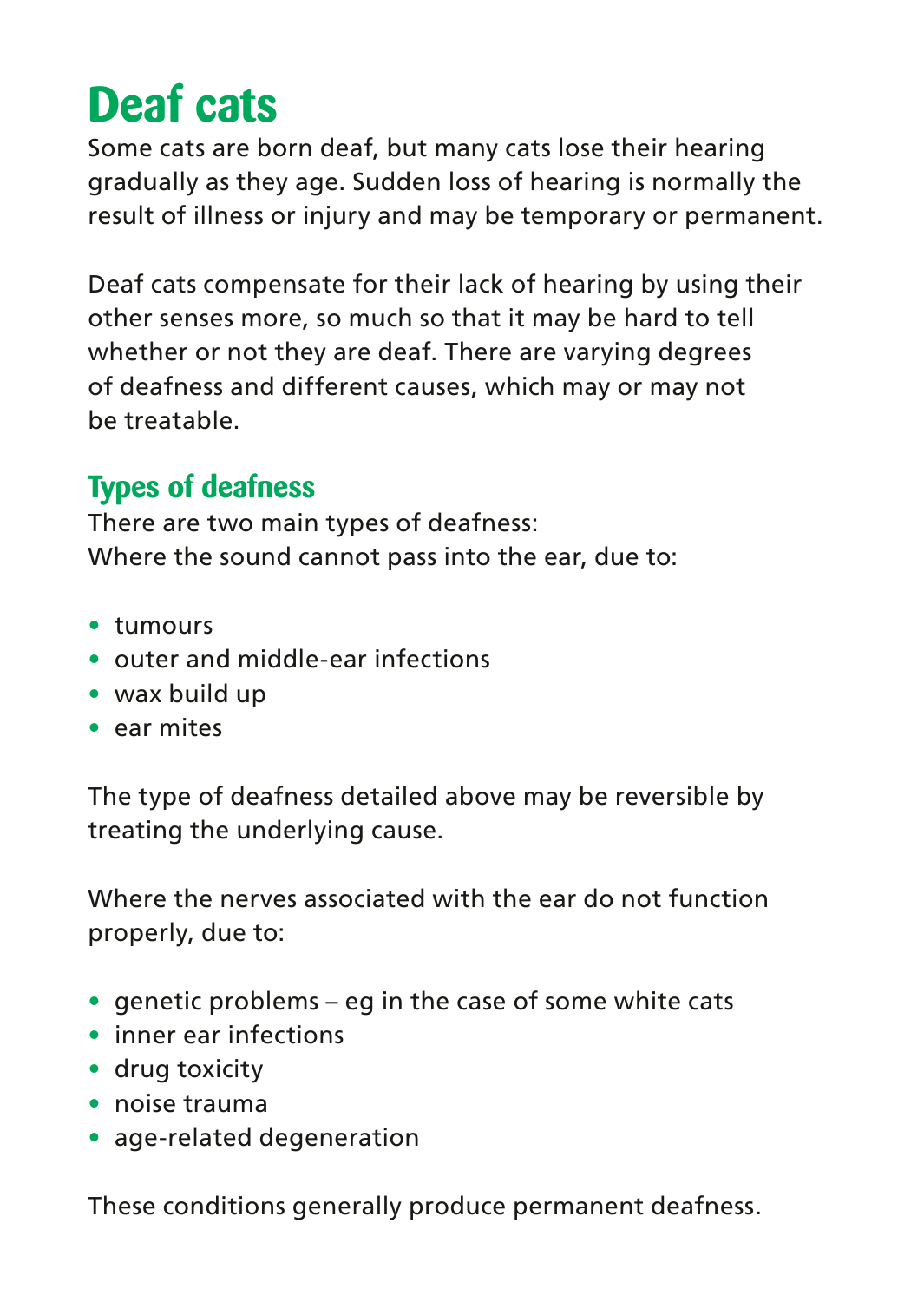#### **How can I tell if my cat is deaf?**

Some deaf cats call out more often and more loudly – they cannot regulate their own volume – while others may become mute. It can be very difficult to determine if a cat is deaf, particularly if they have been deaf from birth and is very used to their condition, but other signs may include:

- **•** failure to respond when spoken to or called
- **•** being easily startled
- **•** signs of dizziness or disorientation
- **•** no longer being afraid of the vacuum cleaner or other loud appliances
- **•** shaking the head or clawing at the ear
- **•** pus or other discharge coming from the ear, or an unpleasant odour from the ears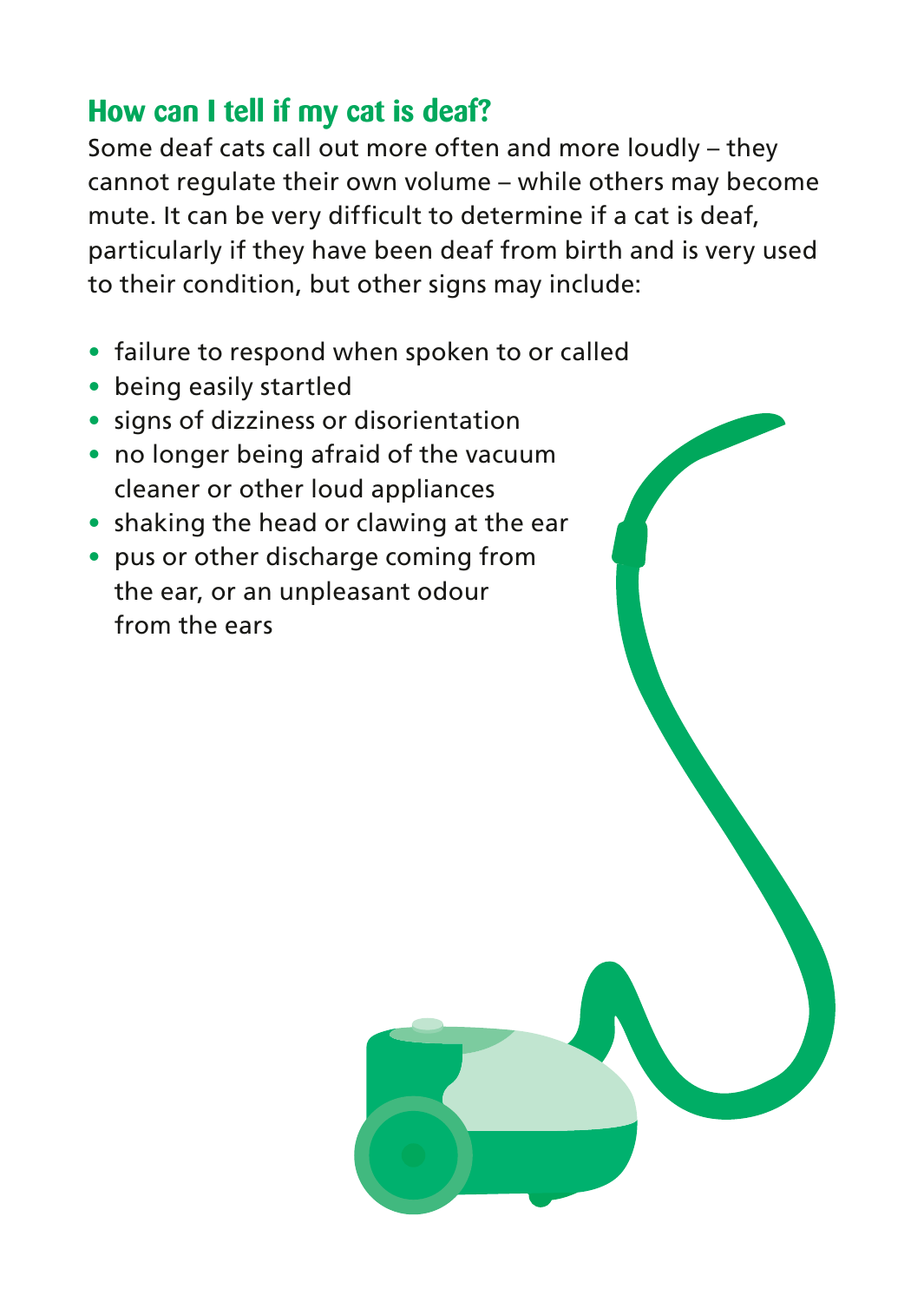#### **How do I help my deaf cat adapt?**

A deaf cat is easily startled because they won't be aware that you are approaching. Make sure that you walk heavily when approaching them, so they can feel the vibrations. At close range, sharp hand claps or stamping on the floor might still be sufficient to gain a partially-deaf cat's attention.

A deaf cat will not be able to hear danger signals such as cars or other animals, so Cats Protection advises that you keep your deaf cat indoors for their own safety and only let them out into a secure garden or outside run. Make sure that they are microchipped and you may consider carefully fitting a quick-release collar that states that they are deaf and has your details on it, in case they escape. You may need to pay more attention to their environment to keep things fun for them. Interactive toys and puzzle feeders can help to create interest. See Cats Protection's *Essential Guide: Indoor and outdoor cats* for further information.

Deaf cats can learn to recognise hand signals or the flashing of a torch if they can't hear you calling them. Make sure the signal you choose to call your cat is distinct and consistent so they don't get confused.

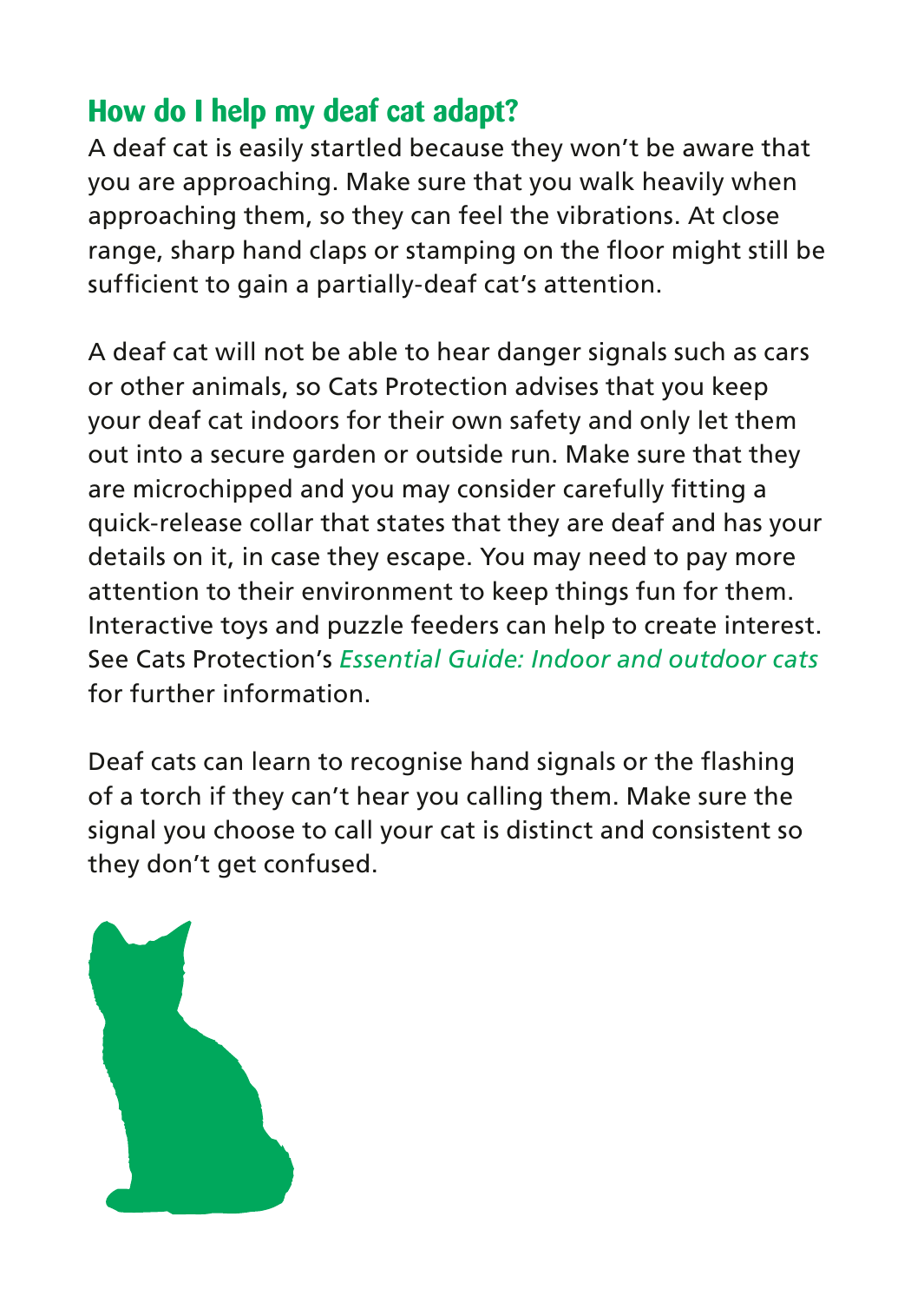## **Three-legged cats**

Some cats are born with only three limbs, but the majority of three-legged cats have suffered injury or disease, which has led to amputation of the affected limb. Cats adjust to a three-legged lifestyle remarkably well, although the initial adaptation process can be a little challenging. However, once adjusted, most three-legged cats are able to jump, climb, hunt and play albeit perhaps a little more slowly than in their fourlegged days. Young cats and males are more likely to become three-legged – amputation is often a result of traumatic injury, with males more likely to roam further than females, and younger exploring cats more likely to be involved in road accidents. Most three-legged cats have lost a hind limb, rather than a forelimb.

#### **My cat has had its leg amputated, how can I help them adjust?**

- **•** confine your cat to the house at least, or take advice from your vet and follow any aftercare advice they provide. Be sure to speak to your vet about the subtle signs of pain in cats, as this may need managing in the post-operative period
- **•** ensure there is easy access to a comfortable, easily accessible place to sleep, food, water, a litter tray and a scratching post. Although cats don't like to eat near to their drinking or toileting area, immediately following surgery, your cat is likely to appreciate these facilities being nearby
- **•** other pets in the household may recognise a change. Cats rely on scent to identify the members of their social group and a stay at the vets can mean cats are not recognised when they return. It is prudent to reintroduce cats to one another slowly and only once the patient has had a chance to recover. See Cats Protection's *Essential Guide: Welcome home* regarding integration of cats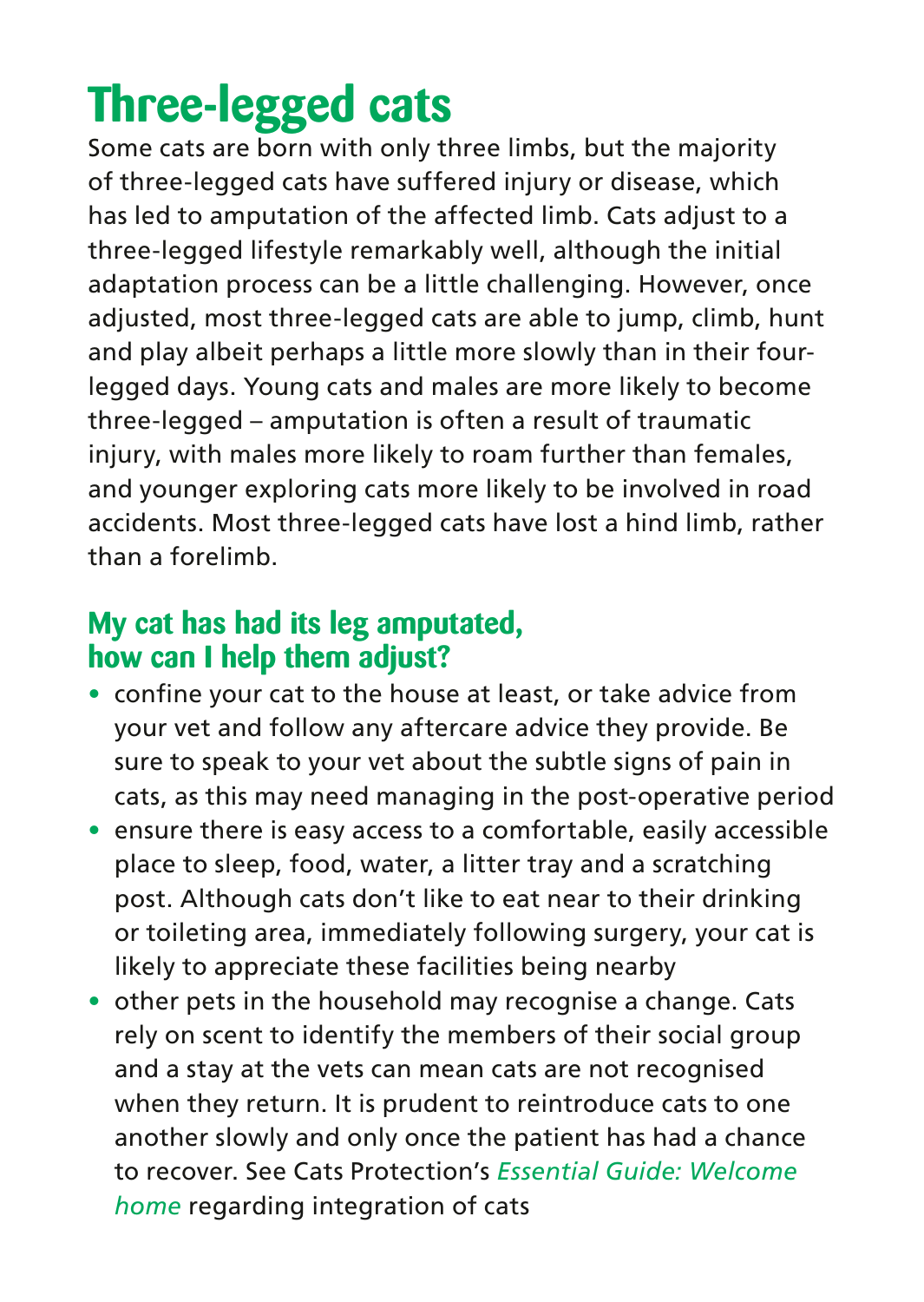- **•** your cat may take some time to relearn how to balance with three limbs. Limit access to high surfaces and keep them indoors until they are more confident. Provide stools that can be used as steps to help your cat to access things like the sofa
- **•** move furniture closer together so it isn't so difficult to negotiate. As your cat's confidence and ability increases, furniture can gradually be moved back to its normal location
- **•** be aware of litter tray problems. Toileting is a vulnerable activity for a cat and if they don't feel safe using their litter tray, they may choose to toilet elsewhere within the house. You may need to provide a step to improve access to the litter tray and be patient while they learn to cover, dig and clean themselves with three legs instead of four
- **•** your cat may appreciate help in grooming areas they have problems reaching due to difficulty balancing. If your cat isn't used to being groomed, start very slowly and be sure to make the experience positive by offering praise and rewards
- **•** when they can go outside again, ensure they have sufficient access to their entry and exit points. If a cat feels under threat while trying to exit the house, they may become reluctant to go outside and this could lead to a behaviour problem. Maintain access to a litter tray for your cat. They may no longer feel confident enough to go to the toilet outside

#### **Do three-legged cats think their leg is still there?**

Some cats will feel that they can still use their missing limb – for example, many cats missing a hind leg, will continue to try to scratch their ear with the missing limb, for the rest of their lives. It is not absolutely known whether cats are affected by phantom limb sensation which affects a high proportion of human amputees, but they only rarely show signs suggestive of this.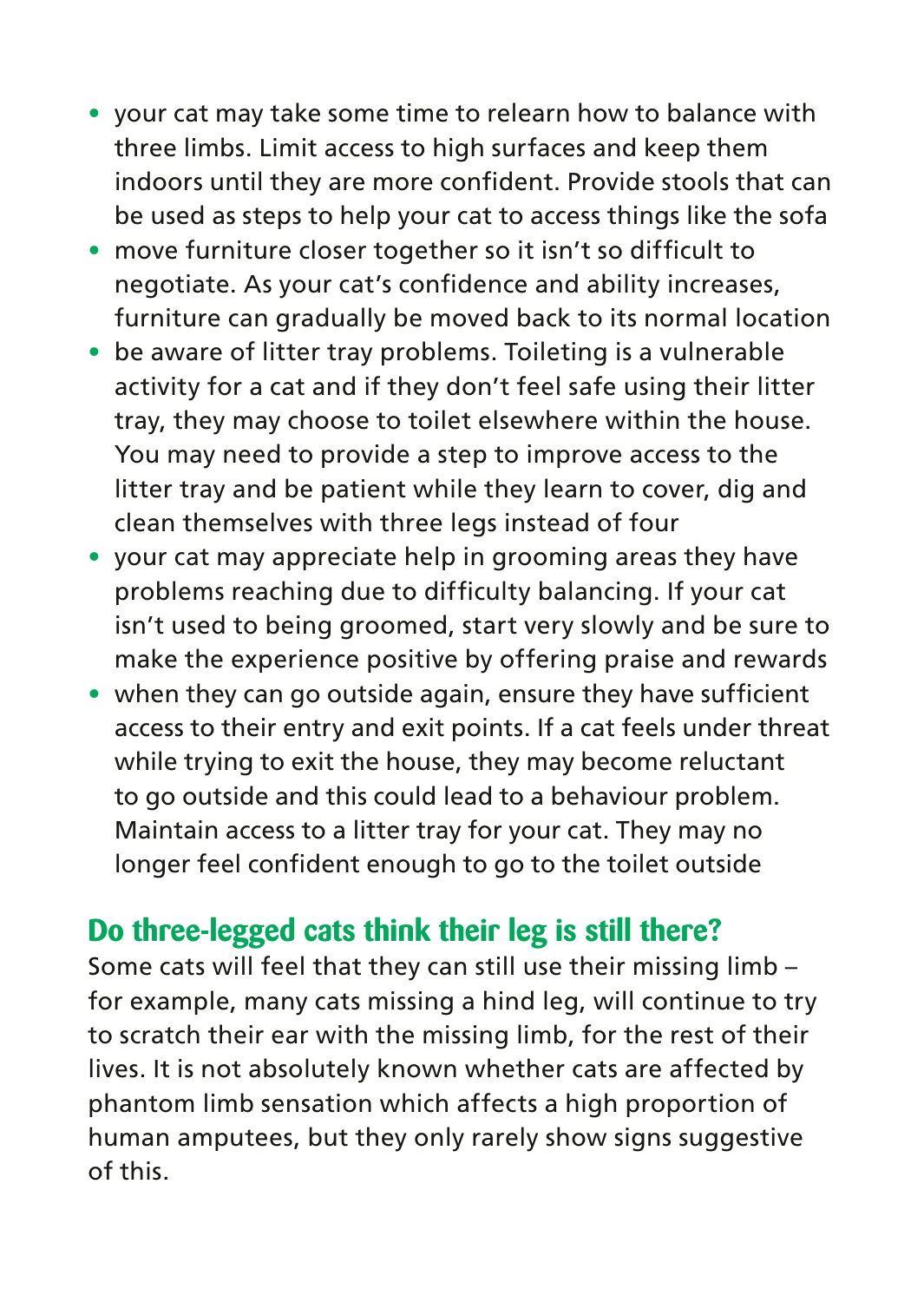#### **Why is controlling weight so important in three-legged cats?**

It is likely that the change in movement and load shared over the remaining limbs, may contribute to the development of arthritis later in life. The majority of elderly four-legged cats are already affected by arthritis, so it is possible that it may develop earlier in their three-legged counterparts. For this reason, it is especially important to control their weight carefully. Extra weight puts more strain on the remaining legs which can cause problems later in life. Cats which have lost a front leg may be particularly at risk of the consequences of excessive weight and arthritis, as the front legs carry more weight than the back legs. Some cats overeat when stressed and there is likely to be a reduction in exercise during recovery from amputation, so owners should be aware that their cat could be prone to becoming overweight. Discuss an optimum weight for your cat with your vet and ask them to help you in implementing an appropriate diet. See Cats Protection's *Essential Guide: Feeding and obesity*.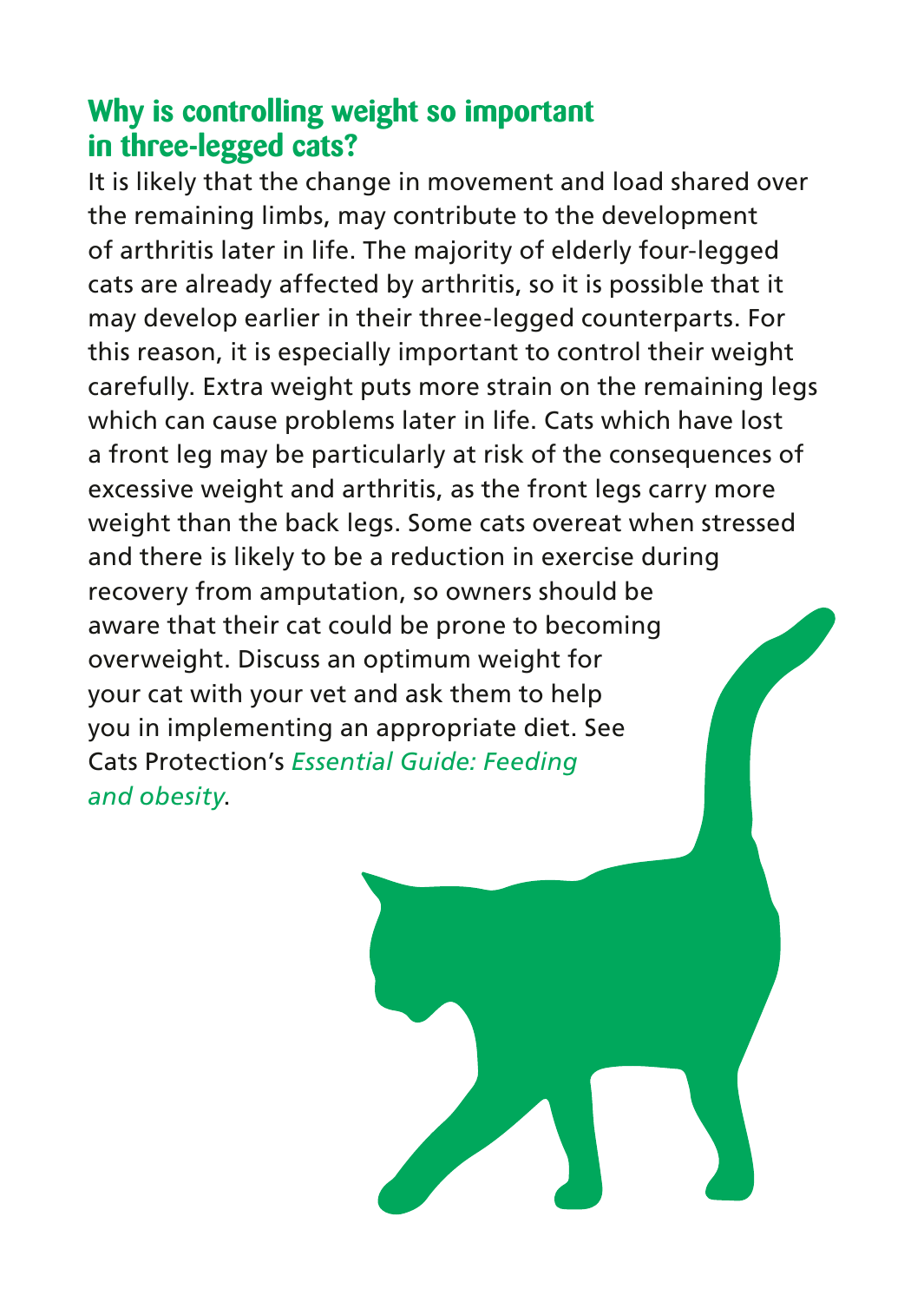## **Cerebellar hypoplasia**

Cerebellar hypoplasia is a condition which occurs in kittens as a result of interrupted development of the brain leading to uncoordinated movement or ataxia. Affected kittens are often referred to as 'wobbly kittens.' There can be many causes of ataxia, but this leaflet specifically addresses one of those causes – cerebellar hypoplasia.

#### **What causes cerebellar hypoplasia?**

Cerebellar hypoplasia occurs in kittens as a result of their mother being infected with a virus called feline parvovirus during pregnancy. It can also occasionally occur if the kitten is infected in the first few weeks after birth. Some or all of the litter of kittens may be affected and some individuals may be affected more so than others. The virus affects the cerebellum during the kitten's development and it is this part of the brain which is responsible for fine-tuning movement. See Cats Protection's *Veterinary Guide: Feline Parvovirus*.

#### **What are the signs of cerebellar hypoplasia?**

Wobbliness becomes apparent when kittens first start to move at a few weeks of age but is non-progressive so does not worsen over time. Cats are affected for the rest of their lives, and generally learn to cope with their condition. Affected cats may:

- **•** stand with their legs far apart
- **•** sway when they move
- **•** lift their legs high when walking
- **•** show nodding or head tremors, which may worsen when they focus to do something such as eat
- **•** lose their balance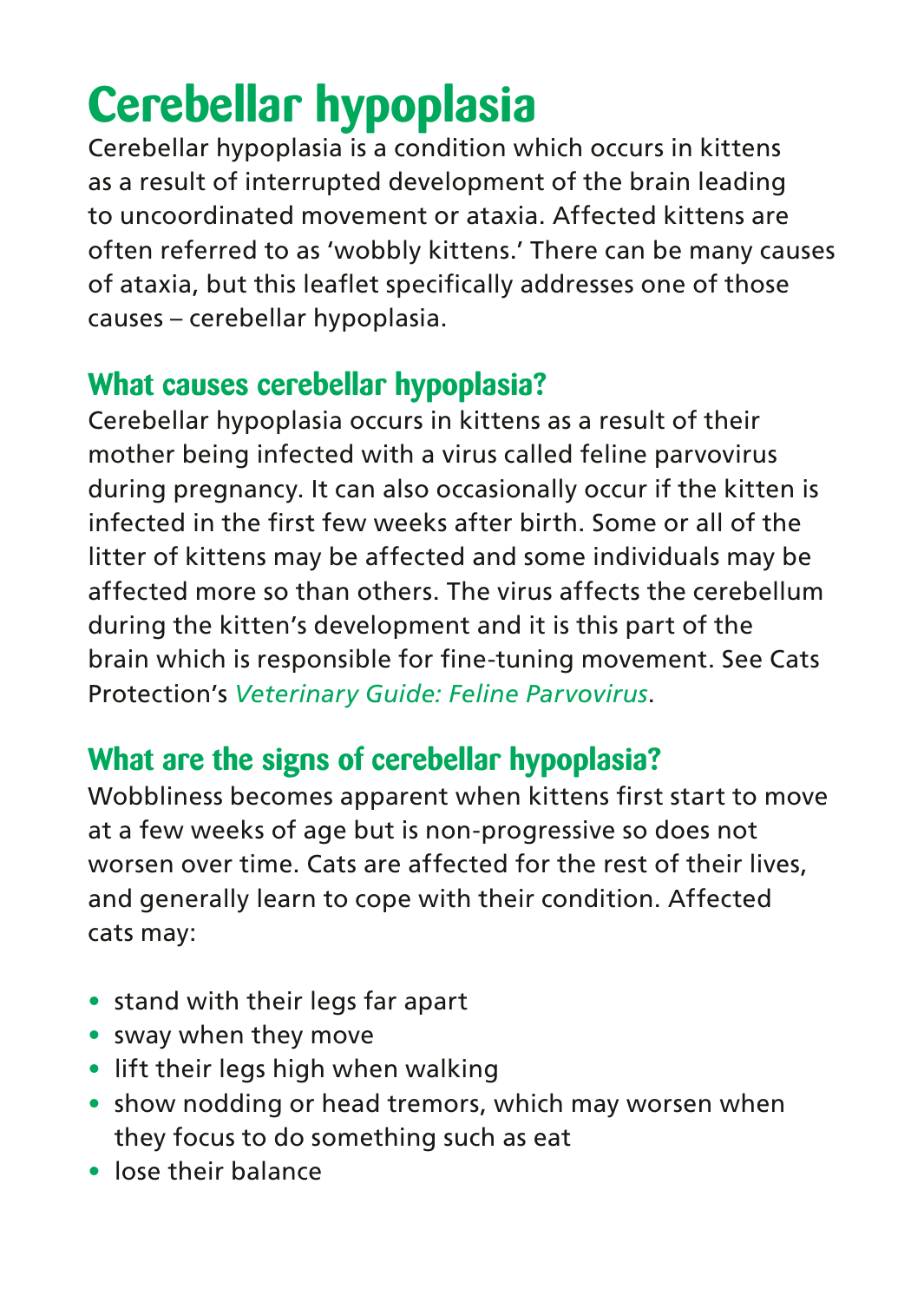#### **Is there any treatment for cerebellar hypoplasia?**

Once the cerebellum has been damaged in this way, it cannot be repaired, so there is no treatment for cerebellar hypoplasia.

### **Does a cat with cerebellar hypoplasia require special care?**

Here are a few tips to help improve the quality of life a cat with cerebellar hypoplasia:

- **•** cats with cerebellar hypoplasia often appreciate a deep litter tray with high sides that they can use for support to balance when toileting, but make sure the cat can get in and out of it without difficulty. A large tray gives the cat plenty of space to move around inside it, and ensures it can't be tipped up
- **•** affected cats can be messy eaters feed in an easily cleaned area and use a sturdy water bowl that isn't easily turned over – for some cats, raising bowls a little can be helpful
- **•** cats with cerebellar hypoplasia can find it difficult to accurately jump – provide easy ways for cats to access their favourite areas – cushions and rugs under windowsills can act as crash mats
- **•** use a ramp to give an affected cat access to high surfaces. Make sure it is wide enough and cover it in carpet for extra grip – again a crash mat of sorts can be helpful, just in case
- **•** Cats Protection recommends that you do not let affected cats roam outside unsupervised, for their own safety. Their uncoordinated movement may make it more difficult for them to escape easily from hazards. Keep your cat indoors unless they can have access to a safely-fenced garden or run. Make sure they are microchipped and you may consider carefully fitting a quick release collar stating their address and disability in case they escape. You may need to pay more attention to an indoor cat's environment to keep things fun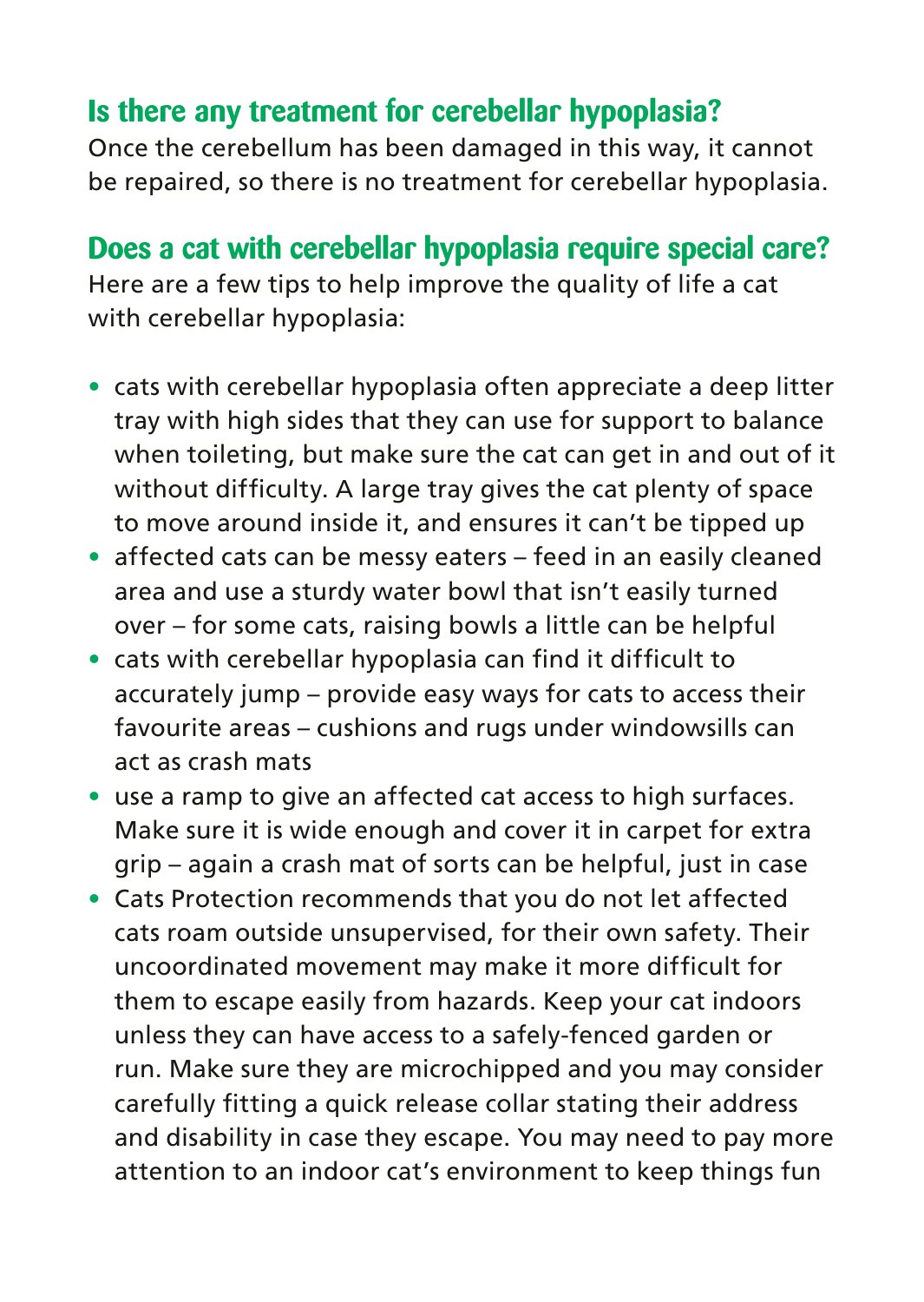for them. Interactive toys and puzzle feeders can help to create interest. See our *Essential Guide: Indoor and outdoor cats*

- **•** keep claws trimmed, as it can be more difficult for them to 'unhook' themselves if they get a claw stuck
- **•** carpets and rugs are often easier for affected cats to walk on than slippery floors

#### **What is the outlook for kittens with cerebellar hypoplasia?**

Most kittens are only affected mildly or moderately. With minor adjustments to their care they can enjoy a good quality of life. Occasionally, very severely affected kittens may be unable to perform even their basic functions and euthanasia may be recommended on welfare grounds.

**Learn more about your cat online! Take a look at our free interactive tool to help you understand cats' origins and their behaviour within our homes. http://learnonline.cats.org.uk/content/ufo**